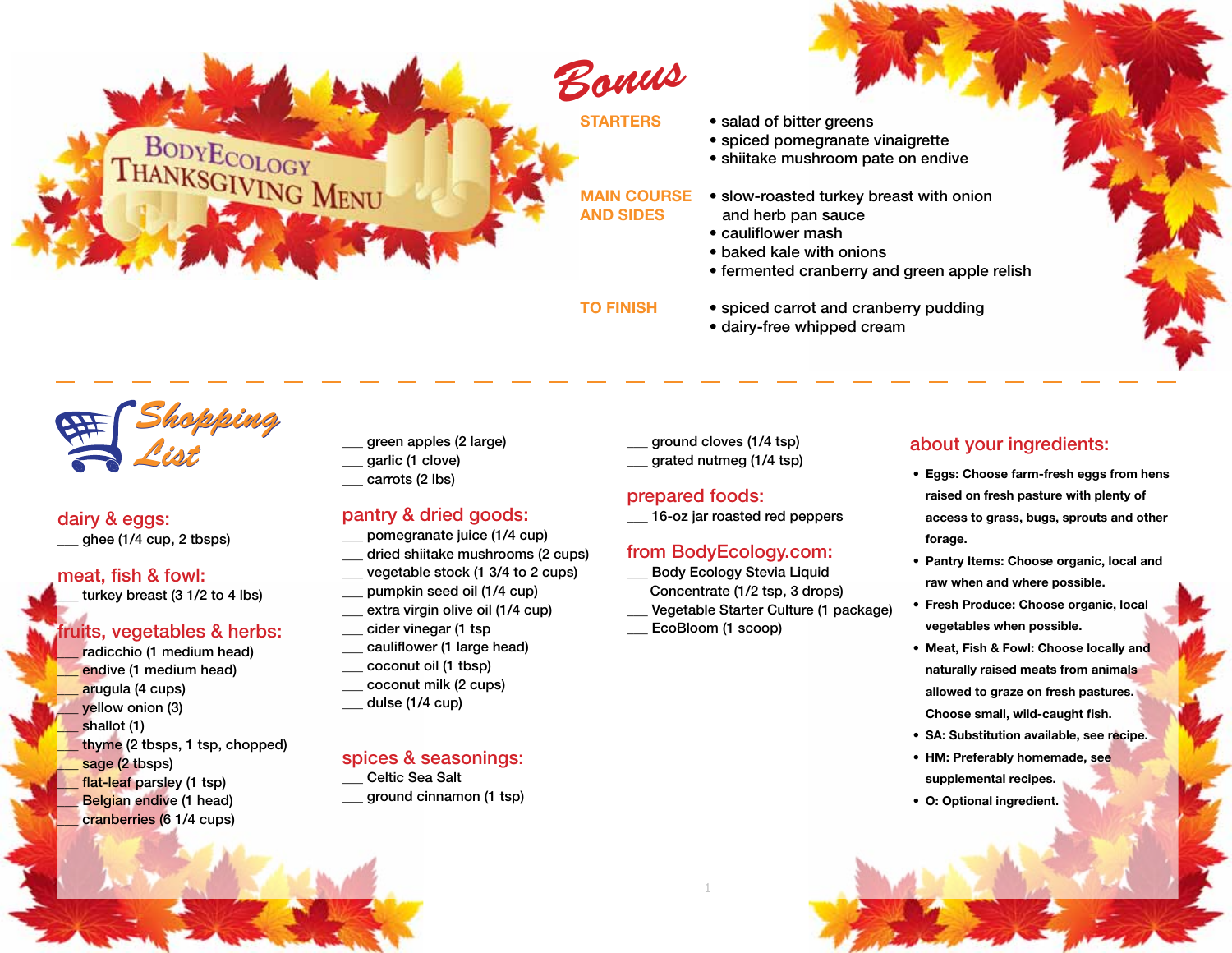### Body Ecology Real Food Meal Plans! oming Soon

Weekly Menus with Recipes & Shopping Lists **Tips to Save Time & Money Special Offers Monthly Conference Calls Perfect for Busy Families** 

# *Plan Ahead*

BODYECOLOGY

THANKSGIVING MENU

### **3 to 5 days in advance**

- prepare Cranberry and Green Apple Relish.
- **8 to 12 hours in advance**
- refrigerate coconut milk
- **about 1 hour, 15 minutes ahead**
- prepare turkey.
- prepare Shiitake Mushroom Pate.

### **about 45 minutes ahead**

• prepare Carrot Pudding, keep warm until ready to serve dessert.

### **about 30 minutes ahead**

- prepare Baked Kale with Onions.
- **about 25 minutes ahead**
- **prepare Cauliflower Mash.**
- **about 10 minutes ahead**
- • prepare Salad of Bitter Greens. • prepare Pomegranate Vinaigrette.

### **just before serving Carrot Pudding**

• whip coconut milk for Dairy-free Whipped Cream.

### Salad of Bitter Greens

skill level: easy I vield: 4 servings time: 5 minutes (active)

### **ingredients**

- • 1 medium head radicchio, chopped
- 1 medium head endive, chopped
- • 4 cups arugula
- 1 shallot, sliced thin

### method

1. Plate greens, serve with Spiced Pomegranate Vinaigrette.

### Spiced Pomegranate **Vinaigrette**

skill level: easy I yield: 3/4 cup I time: 5 minutes

### ingredients

- 1/4 cup pomegranate iuice
- 3 drops Body Ecology Stevia Liquid Concentrate
- pinch ground cloves
- 1/4 cup extra virgin olive oil
- 1/4 cup pumpkin seed oil

### method

1. Whisk pomegranate jucie with Body Ecology Stevia Liquid Concentrate and cloves. Whisk in oils and transfer to a salad dressing cruet or mason jar. Shake vigorously before serving.

### Shiitake Mushroom and Dulse Pate

skill level: easy I yield: 4 servings I time: 5 minutes (active), 15 minutes (soaking), 15 minutes (stove)

### ingredients

- • 2 cups dried shiitake mushrooms
- 2 tbsps ghee\*
- 2 yellow onions, minced
- 1 clove garlic
- $1/4$  to  $1/2$  cup vegetable stock
- 1/4 cup dulse
- 1 tsp chopped fresh thyme
- 1 tsp chopped fresh flatleaf parsley
- 1 tsp apple cider vinegar
- 1 head Belgian endive, to serve

### method

1. Place mushrooms in a bowl. cover with boiling water by 2 inches and soak for 15 to 20 minutes until rehydrated. Drain, rinse and pat dry.

continued on the next page...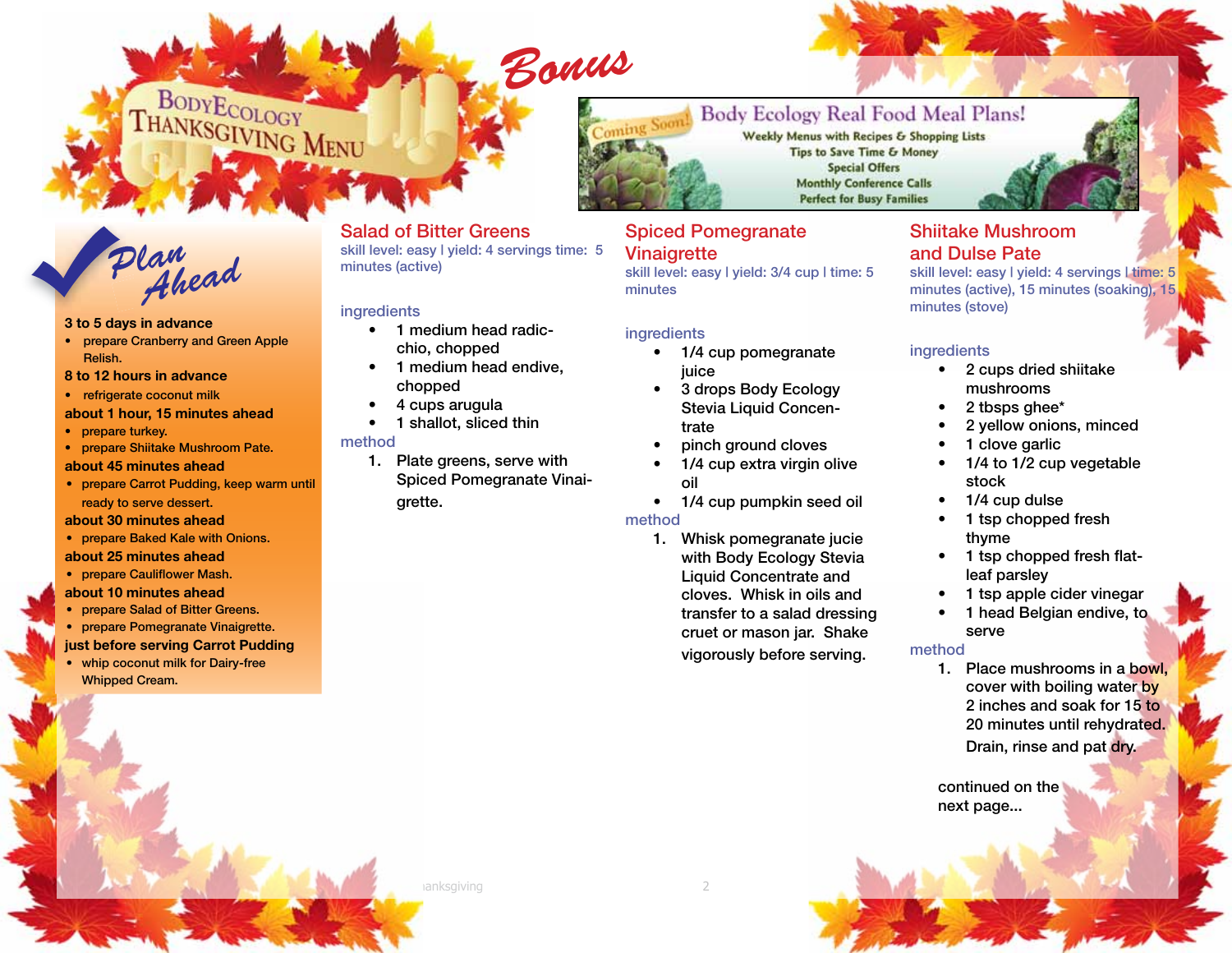

dish alongside the turkey breast and pour in 1/2 cup vegetable stock or water into the dish.

5. Roast the breast, covered, in an oven preheated to 350 F for approximately 1 hour, or until a thermometer inserted into the breast reads 165 F

### and the juices run clear.

### Cauliflower Mash

skill level: easy I yield: 4 servings I time: 5 minutes (active), 20 minutes (stove)

### ingredients

- the florets of 1 large head cauliflower
- 1 cup vegetable stock, plus additional stock as necessary
- 1 tbsp ghee\*

Body Ecology Diet: Thanksgiving 3 BodyEcology.com

### method

1. Toss cauliflower florets into a saucepan with stock and bring to a simmer over medium-high heat. Continue simmering until cauliflower is soft. Transfer to a food processor with ghee and process until smooth, adding more stock if necessary.

### Baked Kale with Onions

skill level: easy I vield: 4 servings I time: 5 minutes (active), 25 minutes (oven)

### **ingredients**

- • 2 bunches kale, trimmed and chopped
- 1 red onion, sliced thin
- 1 clove garlic, minced
- 
- 1 tsp apple cider vinegar
- 1. Preheat oven to 350 F.
- 2. Toss kale, onions and garlic into a bowl and toss with olive oil. Spread on a baking sheet and bake for 25 to 30 minutes, stirring once halfway through.
- 3. Toss with apple cider vinegar and serve.

continued from previous page.

2. Melt ghee in a skillet over medium heat, stir in onions and garlic and saute until fragrant and translucent - 6 to 8 minutes. Stir in shiitake mushrooms and sautee a further 6 to 8 minutes adding vegetable stock or water as necessary.

BODYECOLOGY

THANKSGIVING MENU

- 3. Transfer sauteed vegetables to a food processor with dulse, thyme, parsley and vinegar and process until smooth.
- 4. Scoop a spoonful of the pate onto a leaf of Belgian endive and serve.

skill level: easy I yield: serves 4 + leftovers | time: 5 minutes (active), 1 hour (oven)

Slow-roasted Turkey Breast

Main Course and Sides:

### **ingredients**

- 1 turkey breast, about 3  $1/2 - 4$  lbs
- • 3 tbsps ghee\*, softened
- 2 tbsps chopped fresh thyme
- • 2 tbsps chopped fresh sage
- 1 large yellow onion, quartered
- 1/2 cup vegetable stock

### method

- 1. Preheat oven to 350 degrees Fahrenheit.
- 2. Rinse the turkey breast and pat it dry. Remove the skin of the turkey (if present) and discard.
- 3. In a small mixing bowl, mix ghee with thyme and sage.
- 4. Spread the herb butter on the turkey breast, and place the seasoned turkey breast in a baking dish. Place quartered onion in the baking

**Special Offers** 

- 
- 1 tbsp olive oil
- method